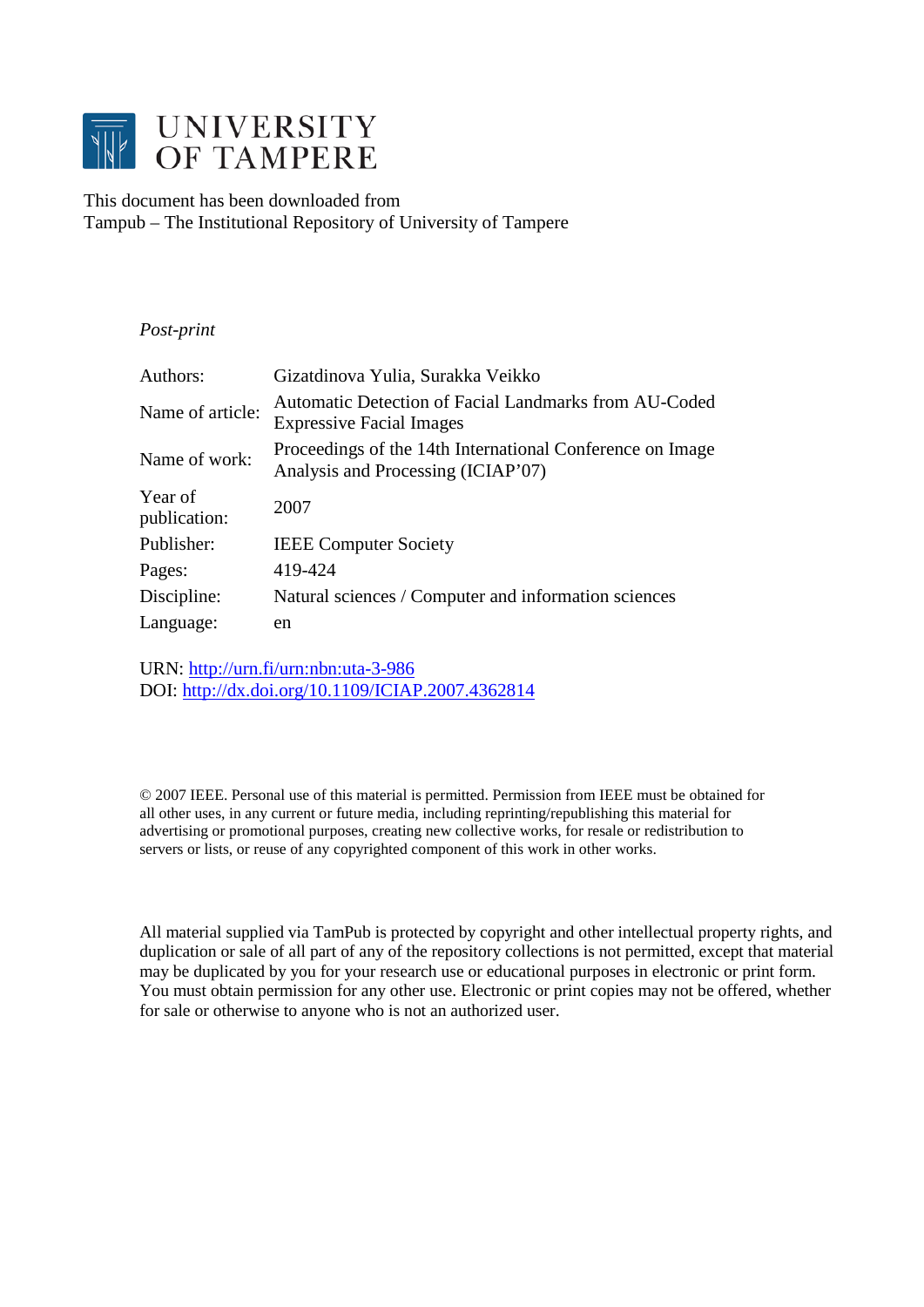# **Automatic Detection of Facial Landmarks from AU-coded Expressive Facial Images**

Yulia Gizatdinova and Veikko Surakka *Research Group for Emotions, Sociality, and Computing Tampere Unit for Computer-Human Interaction Department of Computer Sciences University of Tampere {yulia.gizatdinova, veikko.surakka}@cs.uta.fi* 

© 2007 IEEE. Personal use of this material is permitted. Permission from IEEE must be obtained for all other uses, in any current or future media, including reprinting/republishing this material for advertising or promotional purposes, creating new collective works, for resale or redistribution to servers or lists, or reuse of any copyrighted component of this work in other works.

Full citation:

Gizatdinova Y., Surakka V. (2007). Automatic detection of facial landmarks from AU-coded expressive facial images. 14th International Conference on Image Analysis and Processing (ICIAP'07), Modena, Italy, September 10-14, pp. 419-424.

DOI: 10.1109/ICIAP.2007.4362814

#### **Abstract**

*The present aim was to develop a fully automatic feature-based method for expression-invariant detection of facial landmarks from still facial images. It is a continuation of our earlier work where we found that some certain muscle contractions made a deteriorating effect on the feature-based landmark detection especially in the lower face. Taking into account this crucial facial behavior, we introduced improvements to the method that allowed facial landmarks to be fully automatically detected from expressive images of high complexity. In the method, information on local oriented edges was utilized to compose edge maps of the image at two levels of resolution. The landmark candidates resulted from this step were further verified by edge orientation matching. We used knowledge on face geometry to find the proper spatial arrangement of the candidates. The results obtained demonstrated a high overall performance of the method while testing a wide range of facial displays.* 

**Keywords:** Computing Methodologies, Image Processing and Computer Vision, Segmentation, Edge and feature detection, Facial expressions.

#### **1. Introduction**

Human faces constitute a class of objects with rigid structure that does not vary significantly from person to person (i.e. nose is located between eyes and mouth). However, the problem of automatic detection of face and facial features has been challenging computer scientists already for several decades, and still needs further investigation. The difficulty comes from the fact that facial appearance varies noticeably with changes in environmental conditions (e.g. illumination, head pose, orientation, and occlusions), race, gender and facial expressions (e.g. emotional and social signals in the face). To solve the problem, a representation of the face is needed that remains robust with respect to variety of facial appearances. Following this idea, many techniques to face and facial feature detection have been proposed [1], [2].

In expressive facial behavior, muscle contractions produce skin displacements that change drastically the appearance of permanent (e.g. eyes, eyebrows, nose,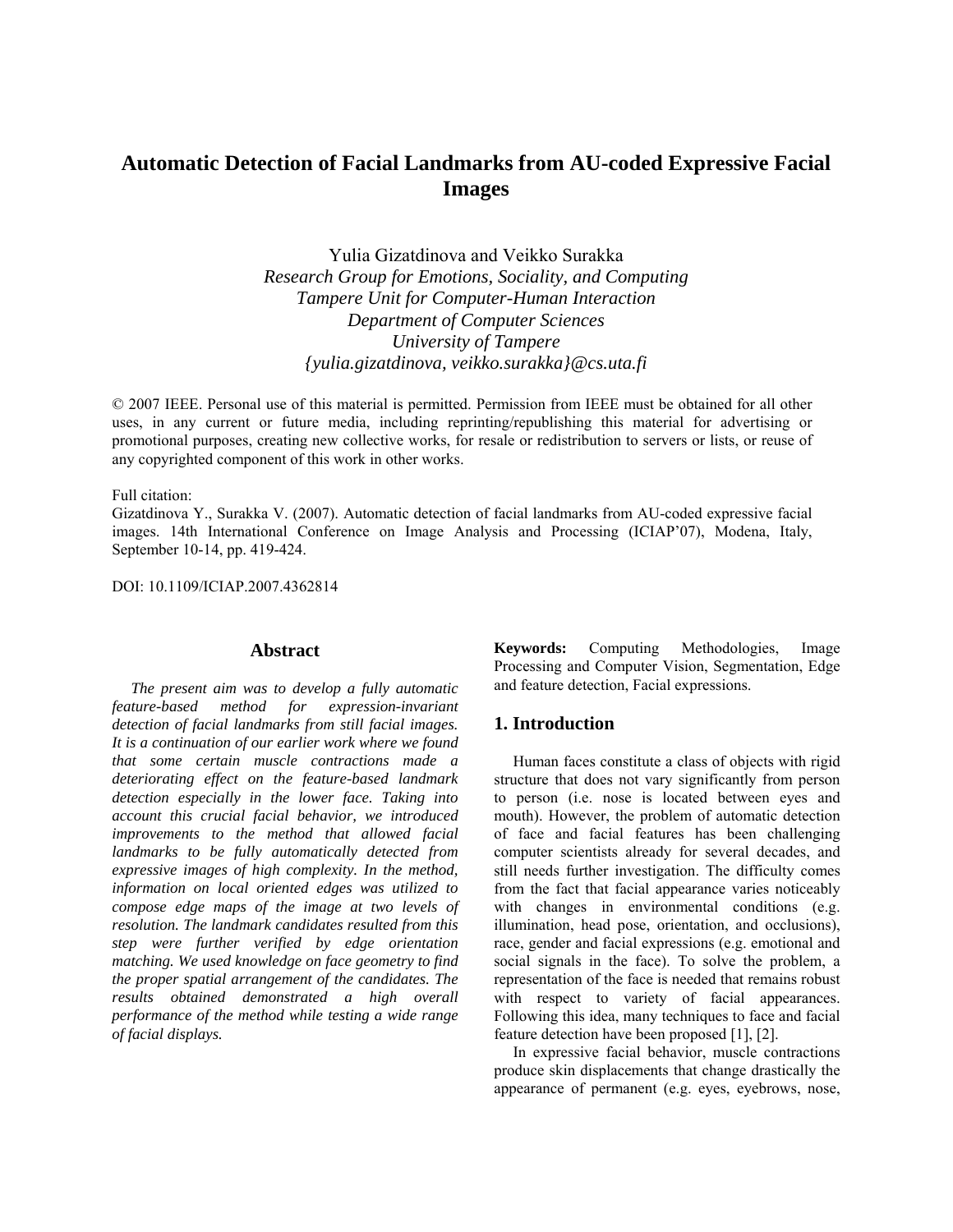and mouth) and transient (e.g. wrinkles resulting from expressive and edge-specific face modifications) facial features. Facial expressions result in considerable changes of feature shapes and their locations on the face, presence/absence of teeth, out-of-plan changes (e.g. showing the tongue), and self-occlusions.

In the domain of behavioral science research, the Facial Action Coding System (FACS) [3], [4] is a well known linguistic description of all visibly detectable changes in the facial appearance. The FACS describes visible changes in the face as a result of single and joint muscle contractions in terms of action units (AUs). In other words, FACS represents an expressive image as a result of facial muscle activity without referring to emotional state of a person on the image.

Addressing the problem of expression-invariant facial landmark detection, Gizatdinova and Surakka [5] introduced a feature-based method that made use of local oriented edges extracted in still facial image. For this purpose, a set of multiorientation and multiresolution Gaussian filters was utilized. The detailed description of edge detection and grouping used can be found in Appendix A. Resulting from these stages, the final edge map of the image consisted of regions of connected edges presuming to contain facial landmarks. The existence of a landmark on the image was verified by matching candidates against the orientation model (for more details, see Appendix B).

The method was not fully automatic and required a manual classification of the detected edge regions. Besides that, the method was deteriorated by facial expressions, especially by those appeared in lower face [6]. The further analysis [7] revealed specific facial behaviors that influenced the performance of the method the most. It was found that incorrect nose and mouth detection was caused mainly by AUs activated during disgust (AU 9 and 10), happiness (AU 12), and some of their combinations with other AUs. Although the listed AUs have different effect on facial appearance, they commonly make the gap between nose and mouth smaller. The neighborhood distances between edges belonging to these landmarks became smaller than a threshold and caused erroneous grouping of nose and mouth into one region. In some cases, AUs 1 and 4 activated during sadness and anger caused eyes or eyebrows to draw up together resulting in incorrect upper face landmark detection.

In the present study, we extended the previous research. Taking into account the described facial behaviors interfering landmark detection, we improved the overall performance of the method. The method now allowed facial landmarks to be fully automatically detected from expressive images of high complexity.

#### **2. Facial landmark detection**

The method was improved in several respects. Instead of using an average contrast of the whole image to define thresholds for contrast filtering, we applied local contrast thresholding calculated in every filter neighborhood. This allowed more reliable edge detection. Further, edge grouping was improved as the method failed at this stage due to erroneous connection of edges belonging to different facial landmarks into one region. The top row of Figure 1 shows bounding box that includes merged eye regions on the left and merged nose and mouth on the right. To fix this problem, we applied the procedure of edge projection as follows. If a landmark candidate consisted of two or more regions of edge concentration, edge points were projected to x-axis for upper face landmarks and to yaxis for lower face landmarks. The projections were obtained from calculating the number of edge points along the corresponding (i.e. vertical or horizontal) rows of the final edge map for the given candidate. If the number of edge points was smaller than a threshold, edge points were eliminated (Figure 1). After each edge elimination step, if the region still was not separated the threshold was increased by 5 edge points. The initial threshold equaled a minimum number of edges in the column (row) of the given candidate.



**Figure 1. Landmarks grouped into one region (top), landmarks separated by edge projection (middle), and final detection result (bottom). Images are courtesy of the Cohn-Kanade AU-Coded Facial Expression database [8]. Reprinted with permission.**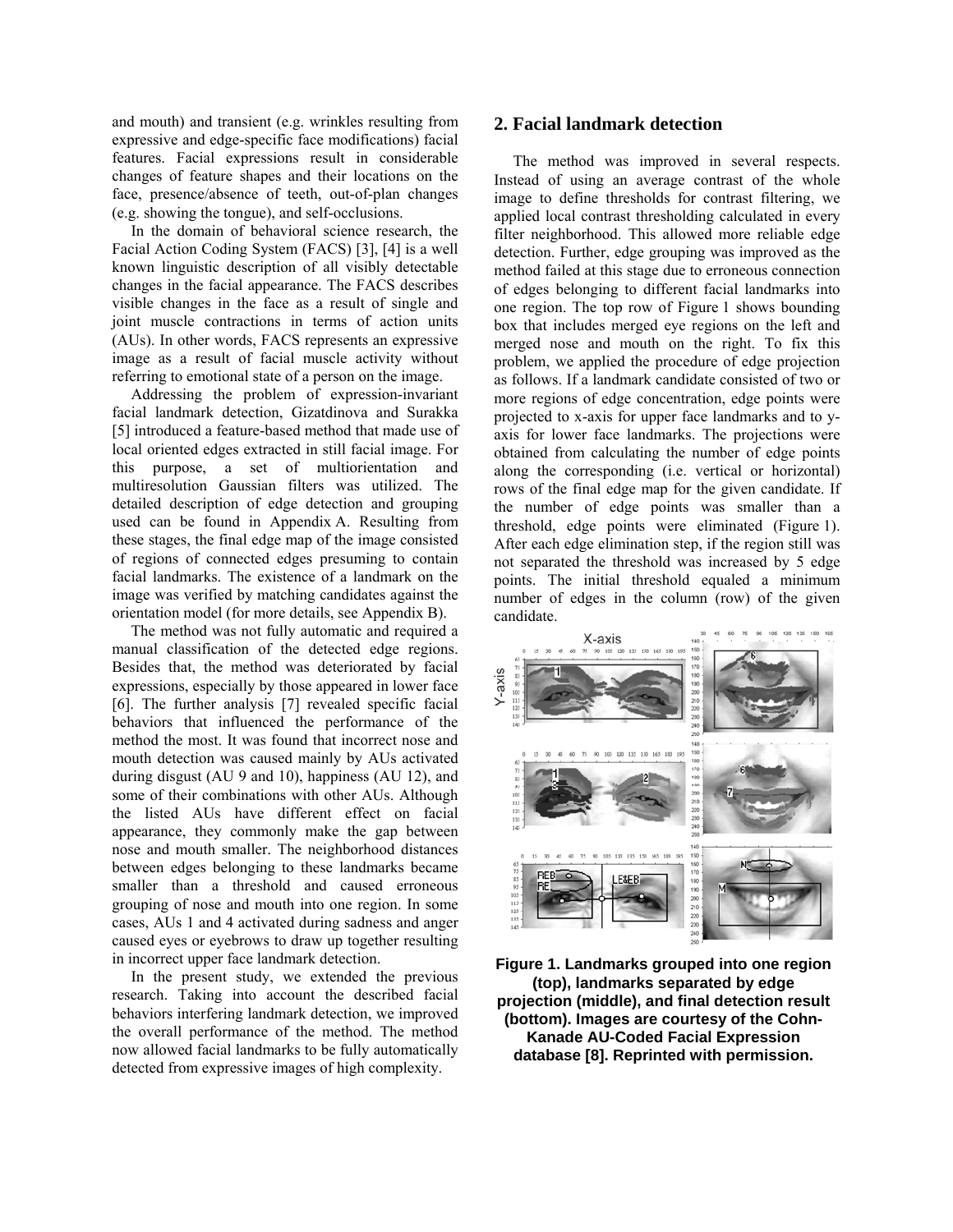After the procedure of edge projection, the orientation portraits (i.e. the distribution of local oriented edges) of the received edge regions were matched against the orientation model. In this study, we allowed landmark candidates to have some deviations from the orientation model. It means that an orientation portrait of the candidate could slightly differ from the model, for example, it could have some orientations represented by zero number of edges. In further analysis, these edge regions were also considered in composing face-like constellations of the detected landmark candidates if there were missing landmarks. Figure 2,a shows the final edge map of the image with landmark candidates and discarded edge regions.

The final improvement of the method was the automatic classification of the detected landmark candidates. We formed constellations from a set of detected candidates and determined which constellations were the most face-like. The face model we used is shown in Figure 2,b. Due to side-by-side location of upper face landmarks, they guided the entire process of landmark classification, also those landmarks which were discarded by the orientation model. The search started with finding horizontal candidate pairs with approximately equal number of edge points and labeling them as eyes and eyebrows. If only one horizontal pair was found, it was labeled as eye region candidate (i.e. eye and eyebrow were detected as one region). The method then searched for

eyebrows above and eyes below the found pair location and if found any, relabeled the found candidates as eye and eyebrow, respectively. If there was not any pair found, it was assumed that eye regions were grouped together in one region and edge x-projection was applied to the candidate with



**Figure 2. (a) Final edge map with landmark candidates (black) and discarded edge regions (grey), (b) face geometry model, and (c) final detection result. Image is courtesy of Cohn- Kanade AU-Coded Facial Expression database [8]. Reprinted with permission.** 

maximum number of edges. The search for lower face landmarks was performed from top-to-bottom along the line of vertical symmetry that was drawn through the point that lied in the middle of the line connecting eye regions. If only one lower face candidate was found, the method assumed that nose and mouth were combined together and edge y-projection was applied to separate these landmarks. Although the method was allowed to miss landmarks, however, for efficient landmark detection at least one horizontal pair had to be found. As a measure of distances in the face model we utilized the dynamic parameter *D* calculated as a distance between mass centers of the eye region pair. Using this measure, the spatial constraints between locations of the rest of the candidates were verified. For example, nose is located between eyes and mouth not lower than one *D* from the middle point of the line connecting eye regions. At the same time, by utilizing geometrical relationships among the candidates, we verified the upper face landmarks. After the face-like constellation of landmarks was found, the location of the face in the image was also known.

#### **3. Database**

The Cohn-Kanade AU-Coded Facial Expression Database [8] consists of image sequences taken from 97 subjects (65% female) of different skin color (81% Caucasian, 13% African-American, and 6% Asian or Latino) and ages varying from 18 to 30 years. There were no images with facial hair or eye-glasses. Each image sequence starts with neutral frame and ends up with an expressive frame labeled in terms of AUs. AUs occur alone or in combinations and are coded as numbers. The level of expression intensity can vary for images of different subjects and is coded as small letters. Capital letters L and R define left- and rightside expressions.

From the database we selected 468 neutral and 468 expressive images corresponding to the first and the last frames of the sequence. From this data we composed two datasets – "face only" dataset of cropped images including only facial region, and "face & hair" dataset of cropped images including both face and hair. "Face only" dataset served as a "baseline" to which we compared the robustness of the method with respect to such destructors as hair, decoration, and elements of clothe. All images were preset to the size of approximately 200-250 pixel arrays with 8-bit precision for grey scale values. No face alignment was performed.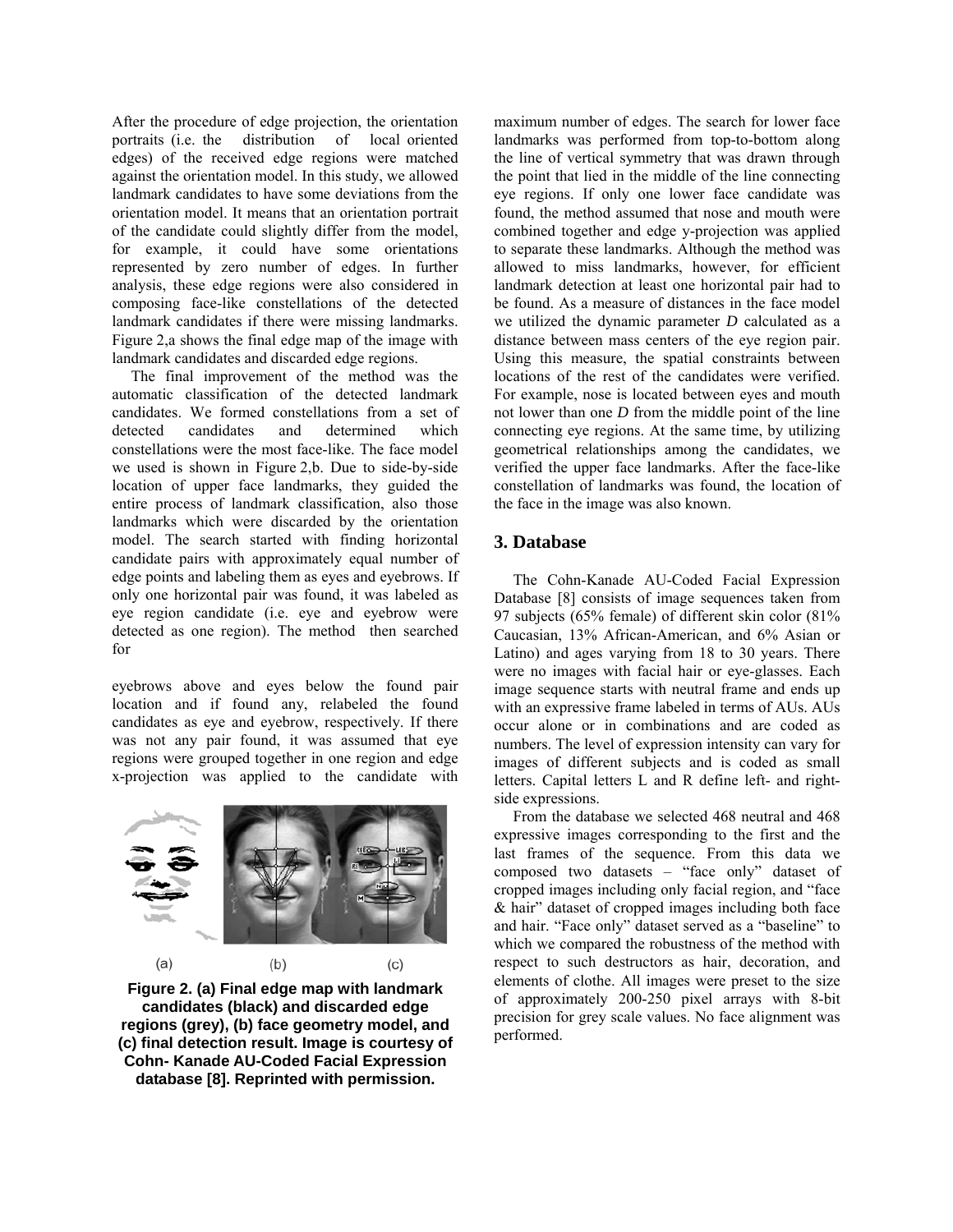

**Figure 3. Examples of correctly localized facial landmarks in "face only" and "face & hair" datasets. Images are courtesy of the Cohn-Kanade AU-Coded Facial Expression database [8]. Reprinted with permission.**

#### **4. Results**

The following facial landmarks were chosen to be detected: - right eye (RE), right eyebrow (REB), left eye (LE), left eyebrow (LEB), right eye and eyebrow (RE&EB), left eye and eyebrow (LE&EB), lower nose (N), and mouth (M). Figure 3 shows the final results of the landmark detection in both datasets. As figure shows, the size of the bounding box that contained a landmark was dynamic and varied according to the size of the detected edge region. The landmarks with orientation portraits slightly different from the orientation model were represented as ovals, and landmarks corresponded to the orientation model – as rectangles.

The final results were classified into one of the following classes: correct detection, wrong detection, and false detection. A correct detection was considered if the bounding box overlapped approximately at least 50% of the visible landmark, and edge region enclosed the area surrounding landmark less than the actual size of the landmark. In detecting eye regions, eyebrow together with a corresponding eye were localized as one region, or alternatively, eye and eyebrow were localized separately. If eyebrow was detected as a separate region, it was obligatory that a corresponding eye was also found. A wrong detection was considered if the bounding box covered several facial landmarks, excluding the case of eyes and eyebrows localized as one region. A false localization was considered when bounding box did not satisfy any of the two previous conditions. We defined the rate of the landmark detection as a ratio between a total number of landmarks correctly localized and the total number of images used in testing (as there was one face per image). A false positive was then defined as a number of noise regions (wrinkles, eyebrow localized without a corresponding eye, elements of face, ears, clothing

and hair) which were misclassified as a facial landmark.

As it is seen from Table 1 and Table 2, there was no significant difference in the performance of the method on two datasets. Further, the facial landmarks were detected with nearly equal detection rates in both neutral and expressive images. Thus, the method achieved the average detection rates of 97.5% and 94% for neutral and expressive "face only" images, correspondently. The rates for "face & hair" dataset were 91.5% for neutral images and 90% for expressive images. A decrease in detection rates for lower face landmarks was observed; on the whole, however, the overall performance of the method was high.

We noticed that detection of lower face landmarks produced more errors than detection of upper face landmarks. For example, in some cases the method misclassified a chin as a mouth, (in the tables, the biggest number of false positives corresponding to mouth detection reflects this fact). Wrong detections

**Table 1. Landmark detection rates (%) and false positives (FP) for "face only" dataset**

| Image          | Right eye<br>region | Left eye<br>region | Nose | Mouth    |
|----------------|---------------------|--------------------|------|----------|
| <b>Neutral</b> | 98                  | 99                 | 98   | 95       |
|                | 1 FP                | 1 FP               | 0 F  | $12$ FP  |
| Expressive     | 97                  | 98                 | 92   | 90       |
|                | <b>FP</b>           | 2 FP               | 1 FP | $12 F$ P |

**Table 2. Landmark detection rates (%) and false positives (FP) for "face & hair" dataset**

| Image          | Right eye<br>region | Left eye<br>region | Nose | Mouth |
|----------------|---------------------|--------------------|------|-------|
| <b>Neutral</b> | 95                  | 96                 | 89   | 86    |
|                | 2 FP                | 3 F <sub>P</sub>   | 1 FP | 19 FP |
| Expressive     | 93                  | 94                 | 90   | 81    |
|                | 5 FP                | 6 FP               | 2 FP | 25 FP |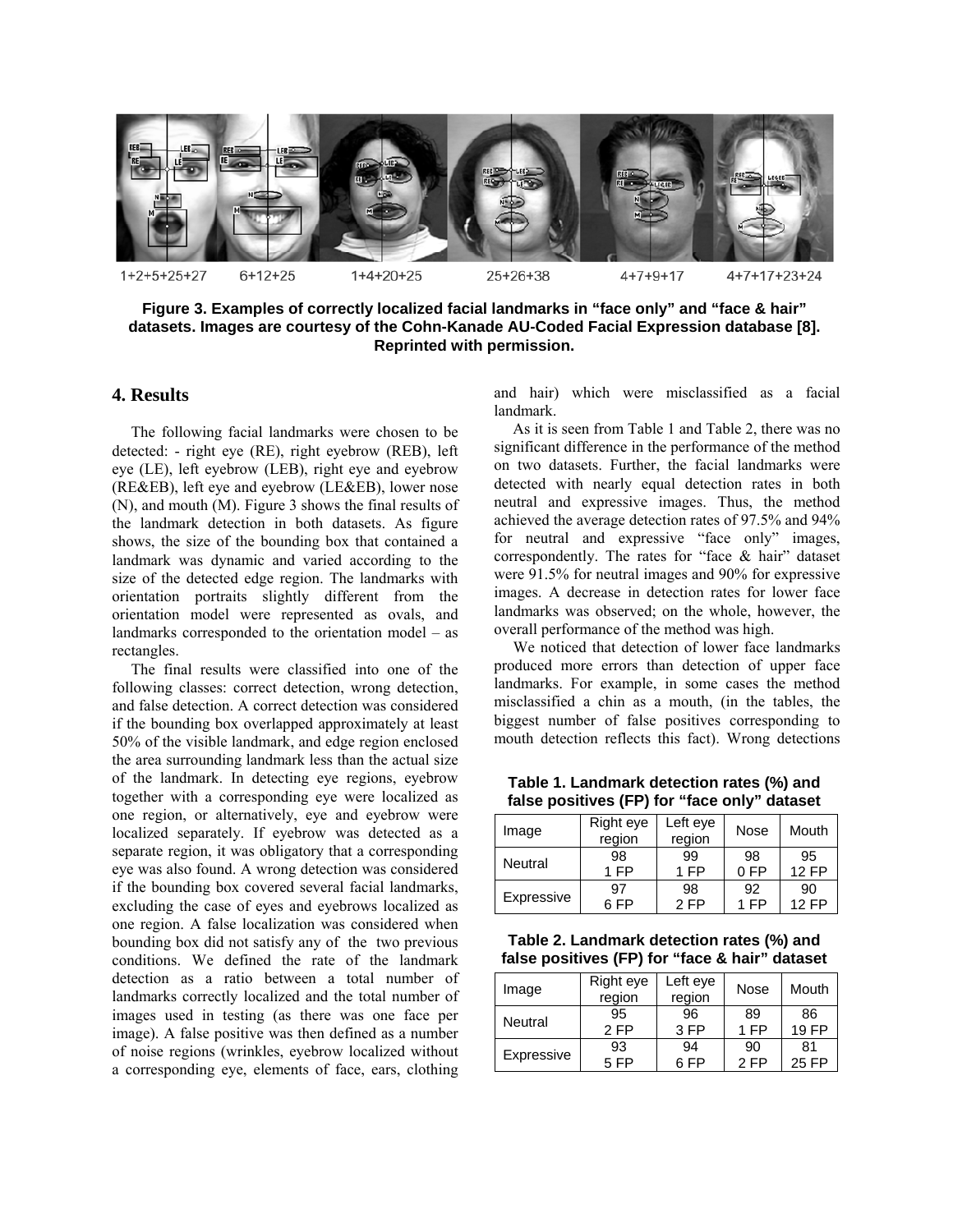were observed mostly in detecting lower face landmarks. Thus, nose and mouth were detected as one region in 16 expressive images of "face only" dataset and in 18 expressive images of "face & hair" dataset. As it was expected, it occurred mainly due to the effect of lower face AUs 9, 10, and 12 occurring alone or in combinations with other AUs.

The eye region detection was high for all types of images showing expressions in upper and lower face, see Table 3 and Table 4, (note that AUs presented might occur singly or in conjunction with other AUs which are not represented in the tables). On the whole, the detection of lower face landmarks was more affected by AUs than the detection of eye regions. Lower face AUs 9, 10, 12, and AU combinations 9+25, 10+17, 10+20, 10+25, 12+16, 12+25, and 16+25 lowered down the nose and mouth detection average rates up to the range of 71-83%. Upper face AUs 5, 6, 7, and AU combination 6+7 also degraded the lower face landmark detection. These upper face AUs are usually activated during the lower face expression of anger when AUs 9 and 10 typically are also activated.

**Table 3. Rates (%) of landmark detection in images showing upper face single AUs**

| AUs   | Right eye<br>region | Left eye<br>region | Nose | Mouth |
|-------|---------------------|--------------------|------|-------|
|       | 92                  | 96                 | 90   | 83    |
| 2     | 90                  | 96                 | 94   | 88    |
|       | 94                  | 95                 | 91   | 86    |
| 5     | 89                  | 93                 | 91   | 73    |
| 6     | 95                  | 93                 | 86   | 77    |
|       | 93                  | 96                 | 86   | 73    |
| 43/45 | 95                  | 98                 | 88   | 88    |

**Table 4. Rates (%) of landmark detection in images showing lower face single AUs**

| AUs | Right eye<br>region | Left eye<br>region | Nose | Mouth |
|-----|---------------------|--------------------|------|-------|
| 9   | 93                  | 94                 | 87   | 81    |
| 10  | 94                  | 89                 | 82   | 78    |
| 11  | 98                  | 98                 | 87   | 87    |
| 12  | 96                  | 94                 | 79   | 71    |
| 14  | 84                  | 100                | 89   | 89    |
| 15  | 96                  | 96                 | 95   | 91    |
| 16  | 97                  | 100                | 94   | 90    |
| 17  | 94                  | 95                 | 92   | 91    |
| 20  | 97                  | 94                 | 94   | 89    |
| 23  | 95                  | 93                 | 93   | 92    |
| 24  | 94                  | 93                 | 94   | 94    |
| 25  | 95                  | 96                 | 91   | 92    |
| 26  | 94                  | 98                 | 97   | 94    |
| 27  | 92                  | 97                 | 96   | 88    |

#### **5. Discussion**

A fully automatic method was designed for facial landmark detection in the expressive images of high complexity. The complexity of the expression was presented by closed/semi-closed eyes, variety of mouth appearances including open and tight mouth, visible teeth and tongue. The local oriented edges served as basic features for expression-invariant representation of facial landmarks. The results confirmed that in the majority of expressive images the landmark orientation portraits had the same structure as predefined by the landmark orientation model. The face geometry model further improved the overall performance of the method. Besides robustness to facial expressions, the method demonstrated robustness to skin color and noise like hair, ear-rings, and elements of clothe.

Comparing present results with previous ones, a significant improvement was achieved for detection of lower face landmarks, especially, in images showing AUs 9, 10, and 12. The landmark detection rates were comparable or superior to those presented in [9]-[11] while testing a wider range of facial displays.

Emphasizing simplicity of the method developed, we conclude that it can be used in preliminary localization of regions of facial landmarks for their subsequent processing where coarse landmark localization is followed by fine feature detection (e.g. local features like eye and mouth corners).

#### **6. Acknowledgement**

This work was financially supported by the Finnish Academy (project number 177857), the University of Tampere, and the Tampere Graduate School in Information Science and Engineering. The authors thank the creators of the Cohn-Kanade AU-Coded Facial Expression Database for the permission to reprint examples of the expressive images.

## **7. References**

[1] E. Hjelmas, B. Low, "Face Detection: A survey", *Computer Vision and Image Understanding*, 83, 2001, pp. 235–274.

[2] M. Yang, D. Kriegman, and N. Ahuaja, "Detecting Face in Images: A Survey", *IEEE Transactions on Pattern Analysis and Image Understanding*, 24, 2002, pp. 34-58.

[3] Ekman, P., W. Friesen, *Facial Action Coding System (FACS): A Technique for the Measurement of Facial Action*, Consulting Psychologists Press, Inc., Palo Alto, California, 1978.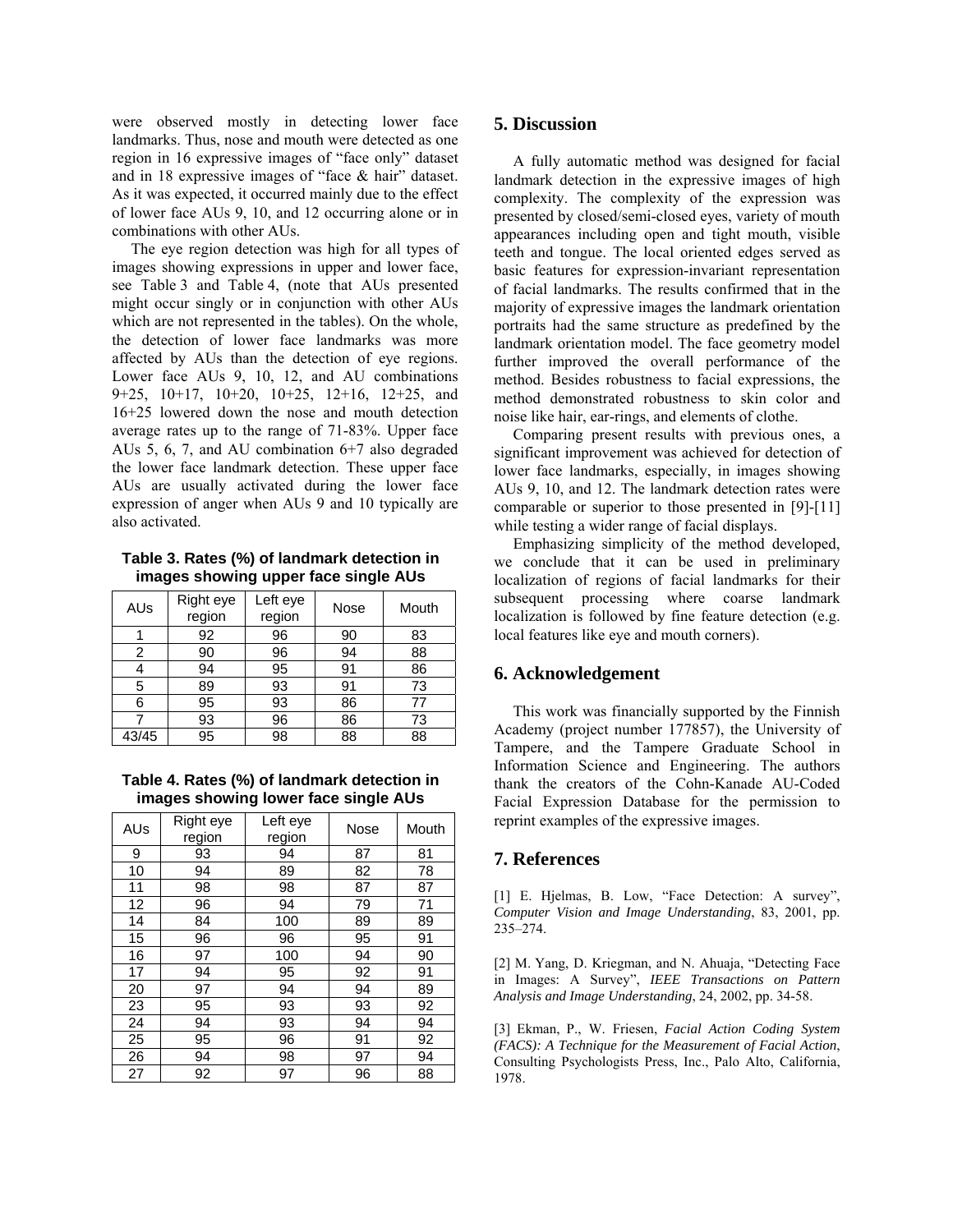[4] Ekman, P., W. Friesen, and J. Hager, *Facial Action Coding System (FACS)*, A Human Face, Salt Lake City, Utah, 2002.

[5] Y. Gizatdinova, V. Surakka, "Feature-Based Detection of Facial Landmarks from Neutral and Expressive Facial Images", *IEEE Transactions on Pattern Analysis and Machine Intelligence*, 28, 1, 2006, pp. 135-139.

[6] I. Guizatdinova, V. Surakka, "Detection of Facial Landmarks from Neutral, Happy, and Disgust Facial Images", *Proceedings of the 13th International Conference in Central Europe on Computer Graphics, Visualization and Computer Vision (WSCG)*, Plzen, Czech Republic, 2005, pp. 55-62.

[7] Y. Gizatdinova, V. Surakka, "Edge Orientation Matching for Facial Landmark Localization in Images Showing Expressions in Upper and Lower face", submitted to *Computer Vision and Image Understanding.*

[8] T. Kanade, J. Cohn, and Y. Tian, "Comprehensive Database for Facial Expression Analysis", *Proceedings of the 4th IEEE International Conference on Automatic Face and Gesture Recognition*, Grenoble, France, 2000, pp. 46-53.

[9] P. Campadelli, R. Lanzarotti, G. Lipori, and E. Salvi, "Face and Facial Feature Localization", *Proceedings of the 13th International Conference on Image Analysis and Processing (ICIAP)*, Gagliari, Italy, 2005, 3617, pp. 1002- 1009.

[10] D. Shaposhnikov, A. Golovan, L. Podladchikova, N. Shevtsova, X. Gao, V. Gusakova, and Y. Gizatdinova, "Application of the Behavioral Model of Vision for Invariant Recognition of Facial and Traffic Sign Images" (Применение поведенческой модели зрения для инвариантного распознавания лиц и дорожных знаков), *Journal of Neurocomputers: Design and Application*, 7(8), 2002, pp. 21-33.

[11] D. Cristinacce, T. Cootes, "Facial Feature Detection Using AdaBoost with Shape Constraints", *Proceedings of the 14th British Machine Vision Conference (BMVC)*, Norwich, England, 2003, pp. 231-240.

#### **8. Appendix A: Edge detection**

The grey scale image representation was considered as a two dimensional array  $I = \{b_{ij}\}\$  of the  $X \times Y$  size. Each  $b_{ij}$  element of the array represented *b* brightness of the  $\{i, j\}$  image pixel. If there was a color image, it was first transformed into the grey scale representation by averaging three RGB components. This allowed the method to be robust with respect to small illumination variations and skin color. To smooth a grey level image the recursive Gaussian transformation was used.

$$
b_{ij}^{(l)} = \sum_{p,q} a_{pq} b_{ij}^{l-1}, b_{ij}^{(l)} = b_{ij},
$$
 (1)

where  $a_{pq}$  was a coefficient of the Gaussian convolution; *p* and *q* defined the size of a filter,  $p, q = -2 \div 2$ ;  $i = 0 \div X - 1$ ;  $j = 0 \div Y - 1$ ; *l* defined the level of image resolution. The smoothed low resolution image  $(l=2)$  was used to find all possible landmark candidates, and the original high resolution image  $(l=1)$  was used to analyse landmark candidates in detail.

Then the smoothed image was convolved with a set of ten-orientation Gaussian filters with shifted centres.

$$
G_{\varphi_k}^- = \frac{1}{2\pi\sigma^2} e^{-\frac{(p-\sigma\cos\varphi_k)^2 + (q-\sigma\sin\varphi_k)^2}{2\sigma^2}},
$$
(2)  

$$
-\frac{(p+\sigma\cos\varphi_k)^2 + (q+\sigma\sin\varphi_k)^2}{2}
$$

$$
G_{\varphi_k}^+ = \frac{1}{2\pi\sigma^2} e^{-\frac{(x-\mu_k)^2}{2\sigma^2}},
$$

$$
G_{\varphi_k} = \frac{1}{Z} (G_{\varphi_k} - G_{\varphi_k}^+), \tag{4}
$$

$$
Z = \Sigma (G^{-}_{\varphi_k} - G^{+}_{\varphi_k}) \, , \, G^{-}_{\varphi_k} - G^{+}_{\varphi_k} > 0 \, , \qquad \quad (5)
$$

where  $\sigma$  was a root mean square deviation of the Gaussian distribution;  $\varphi_k$  was an angle of the Gaussian rotation,  $\varphi_k = k \cdot 22.5^\circ$ ;  $k = 2 \div 6.10 \div 14$ ;  $p, q = -3 \div 3$ .

The maximum response of all 10 kernels defined the contrast magnitude of a local edge at its pixel location. The orientation of a local edge was estimated with orientation of a kernel that gave the maximum response.

$$
g_{ij\varphi_k} = \sum_{p,q} b_{i-p,\,j-q}^{(l)} G_{\varphi_k} \,, \tag{6}
$$

The threshold for contrast filtering of the extracted edges was determined as an average contrast of the whole smoothed image. Edge grouping was based on neighborhood distances between edge points and limited by a radius consisting of possible neighbors for each edge point. Regions with small number of edge points were removed. The optimal thresholds for edge grouping were determined using small image set taken from the database. To get more detailed description of the extracted edge regions, edge detection and grouping were applied to high resolution image within the limits of these regions. In this case, the threshold for contrast filtering was determined as a double average contrast of the high resolution image.